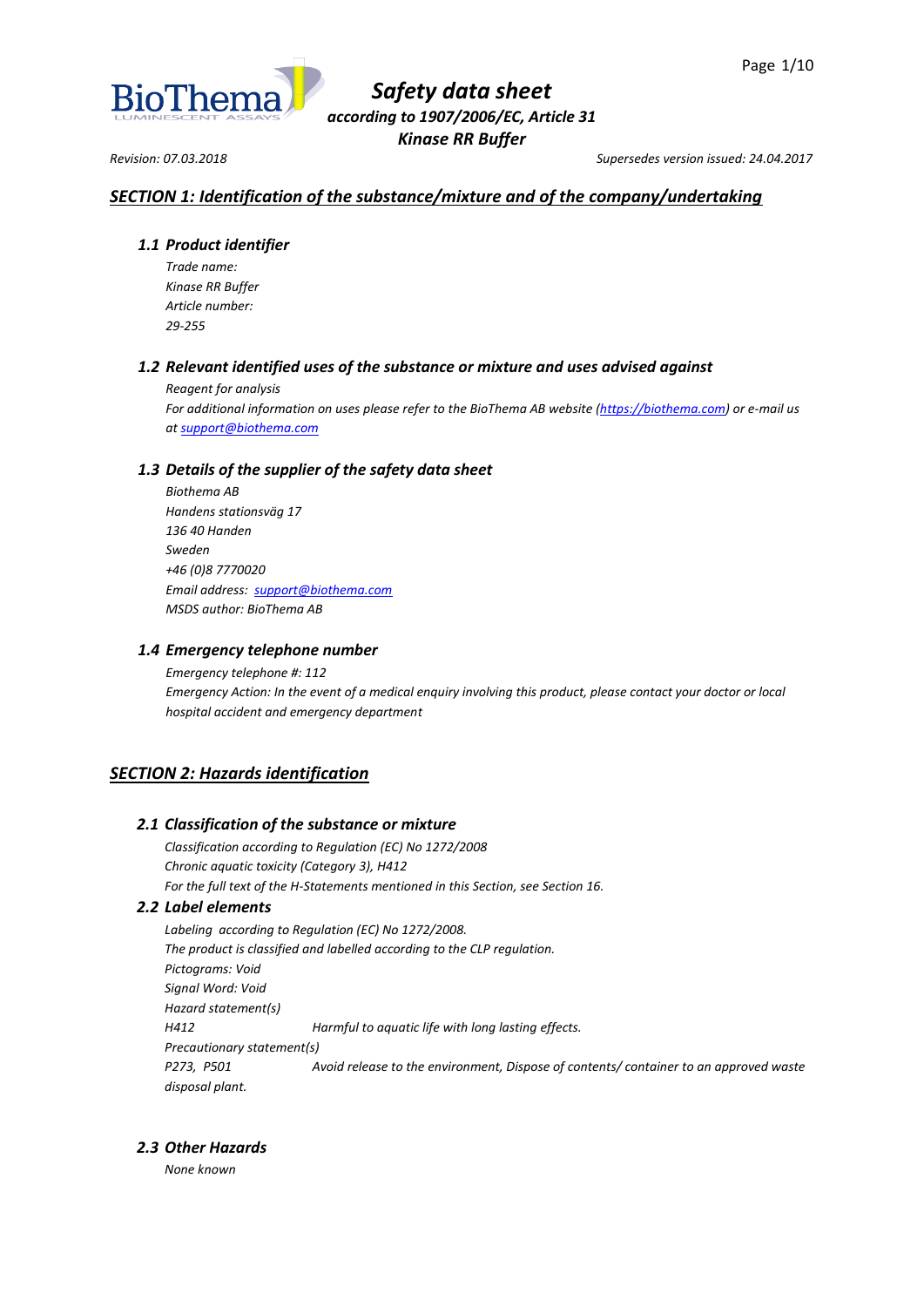*Results of PBT and vPvB assessment in accordance with Annex XIII of (EC) No 1907/2006: This mixture contains no components considered to be either persistent, bioaccumulative and toxic (PBT), or very persistent and very bioaccumulative (vPvB) at levels of 0.1% or higher.*

# *SECTION 3: Composition/information on ingredients*

# *3.1 Substances*

*Not applicable*

# *3.2 Mixtures*

*Aqueous solution. The product is a mixture of the hazardous substances listed below along with unlisted nonhazardous substances.*

|           | <b>CAS</b>      | <b>Chemical name</b>                                                    | Percent |
|-----------|-----------------|-------------------------------------------------------------------------|---------|
| 618-344-0 | $9002 - 93 - 1$ | Polyethylene glycol tert-octylphenyl ether<br>Hazard statement(s): H412 |         |
|           |                 | Precautionary statement(s): P273, P501                                  |         |

# *SECTION 4: First aid measures*

# *4.1Description of first aid measures*

*Personal protective equipment for first aid responders is not required. No immediate medical attention required.*

*After inhalation: Supply fresh air; consult doctor in case of complaints.*

*After skin contact: The product might cause skin irritation; good practice is to remove contaminated clothing and rinse skin with water.*

*After eye contact: Rinse opened eye for several minutes under running water as a precaution. Remove contact lenses.*

*After ingestion: Drink water (two glasses at most). Consult doctor if feeling unwell.*

*If these recommendations are not followed the exposed person could experience a delayed eye irritation and skin irritation.*

# *4.2 Most important symptoms and effects, both acute and delayed*

*May cause irritation. We have no further description of any symptoms.*

*4.3 Indication of any immediate medical attention and special treatment needed No information available.*

# *SECTION 5: Firefighting measures*

# *5.1 Extinguishing media*

*Suitable extinguishing media:*

*CO2, powder or water spray. Fight larger fires with water spray or alcohol resistant foam. Use extinguishing media* 

*Revision: 07.03.2018 Supersedes version issued: 24.04.2017*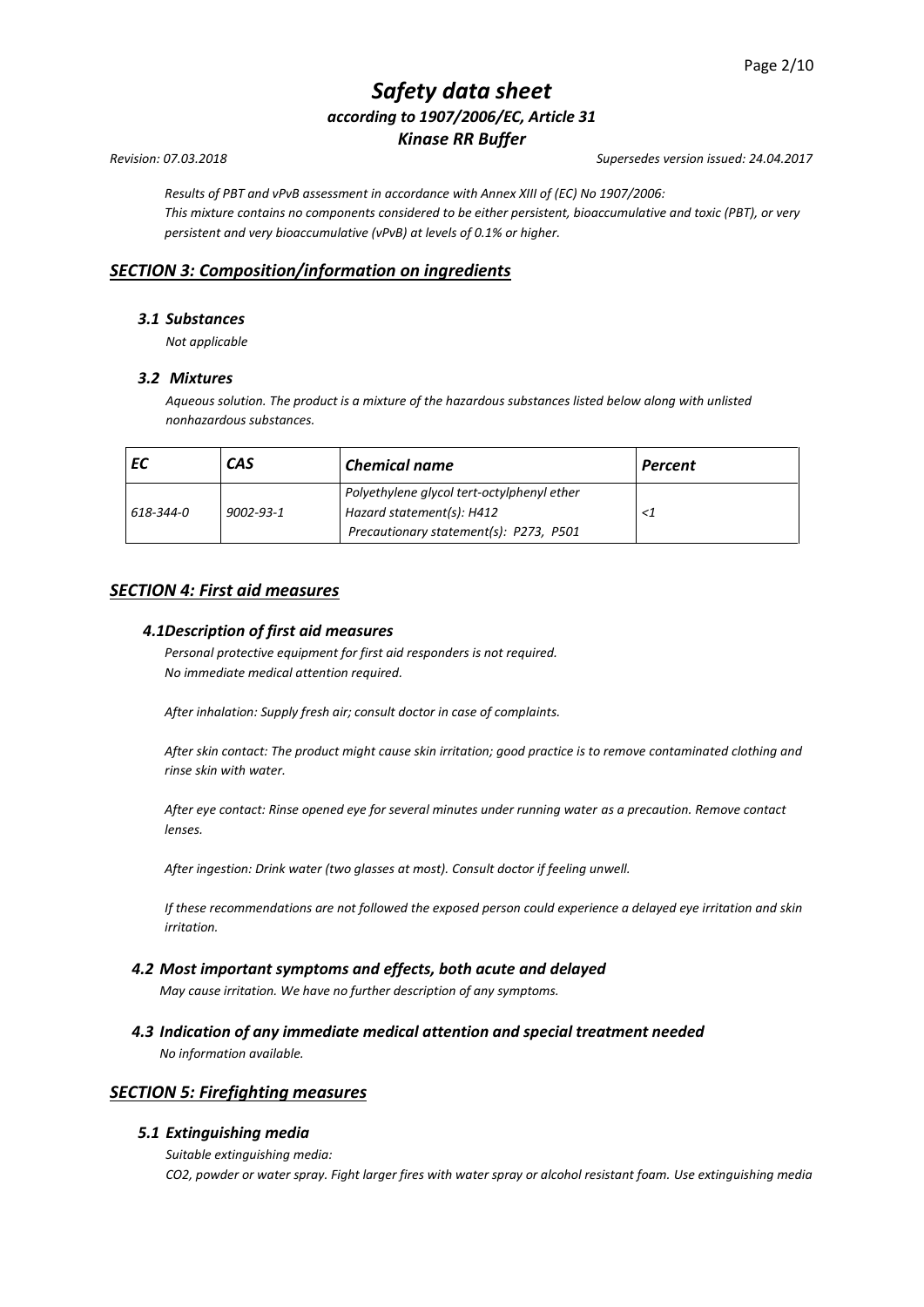*Revision: 07.03.2018 Supersedes version issued: 24.04.2017*

*that is appropriate to the local surrounding environment and circumstance. Unsuitable extinguishing media: For this product no limitations of extinguishing media are given.*

*5.2 Special hazards arising from the substance or mixture:* 

*No data available*

# *5.3 Advice for firefighters:*

*Wear protective clothing for firefighters. Wear self-contained breathing apparatus for firefighting if necessary.*

# *SECTION 6: Accidental release measures*

### *6.1 Personal precautions, protective equipment and emergency procedures:*

*Advice for non-emergency personnel: Wear suitable protective equipment as specified in SECTION 8*

*Advice for emergency personnel: Wear suitable protective equipment as specified in SECTION 8* 

### *6.2 Environmental precautions*

*Dilute with plenty of water. Do not allow to enter sewers/ surface or ground water.*

# *6.3 Methods and material for containment and cleaning up Sweep up/absorb with any liquid-binding material and dispose according to section 13.*

# *6.4 Reference to other sections*

*See section 7 for safe handling See section 13 for disposal information*

# *SECTION 7: Handling and storage*

# *7.1 Precautions for safe handling:*

*Advice on safe handling: No special measures required*

*Advice on hygiene measures: Good practice is to wash hands before and after working with this mixture. Change contaminated clothing.*

# *7.2 Conditions for safe storage, including any incompatibilities*

*Storage conditions: Keep product fully closed See product label for recommended storage temperature* 

# *7.3 Specified end use(s)*

*See subsection 1.2.*

# *SECTION 8: Exposure controls/personal protection*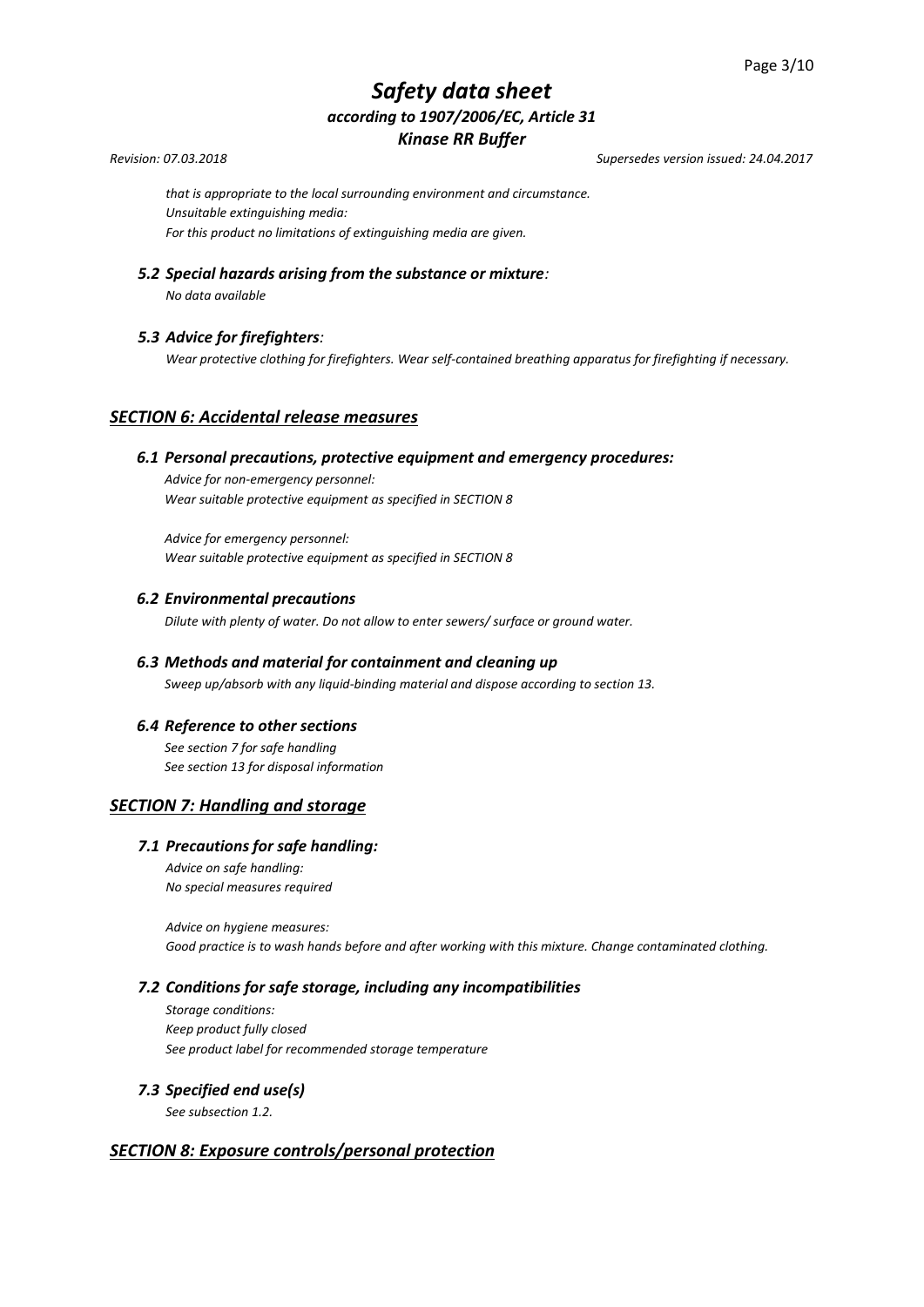*Revision: 07.03.2018 Supersedes version issued: 24.04.2017*

# *8.1Control parameters*

*Components with workplace control parameters: None*

#### *8.2 Exposure controls*

*Engineering controls:*

*General industrial hygiene practice.*

*Good general ventilation (typically 10 air changes per hour) should be used. Ventilation rates should be matched to conditions. If applicable, use process enclosures, local exhaust ventilation, or other engineering controls to maintain airborne levels below recommended exposure limits. If exposure limits have not been established, maintain airborne levels to an acceptable level.*

#### *Individual protection measures:*

*Personal protection equipment should be chosen according to the CEN standards and in discussion with the supplier of the personal protective equipment. Considerations to specific work environment where the product is used should be made.*

#### *Eye/face protection:*

*Safety glasses tested and approved under standards such as EN 166(EU).*

#### *Skin protection:*

*Wear appropriate chemical resistant gloves. We recommend single use vinyl gloves. The exact break through time for substances has to be obtained from the manufacturer of the protective gloves and has to be observed when making a final choice.*

*Wear lab coat or suitable protective clothing.*

*Respiratory protection: Not required normally. In case of insufficient ventilation, wear suitable respiratory equipment.*

*Thermal hazards: Wear appropriate thermal protective clothing, when necessary.*

*Environmental exposure controls No special precautionary measures necessary.*

# *SECTION 9: Physical and chemical properties*

#### *9.1.Information on basic physical and chemical properties*

| State of matter:                              | Liguid               |
|-----------------------------------------------|----------------------|
| Form:                                         | Clear liquid         |
| Colour:                                       | Colourless           |
| Odour:                                        | <b>Odourless</b>     |
| Odour threshold:                              | No information ave   |
| pH:                                           | 6-8 at 20 °C (68 °F) |
| Melting point/freezing point:                 | No information ave   |
| Initial boiling point and boiling range:      | No information ave   |
| Flash point:                                  | Not applicable. Not  |
| Evaporation rate:                             | No information ave   |
| Flammability (solid, gas):                    | Not applicable. Not  |
| Upper/lower flammability or explosive limits: | Not applicable. Not  |
|                                               |                      |

*Odour threshold: No information available. Odourless Melting point/freezing point: No information available. Not determined. Initial boiling point and boiling range: No information available. Not determined.*  $I$ *icable.* Not flammable.  $m$ ation available. Not determined. *Flammability (solid, gas): Not applicable. Not flammable. Iicable. Not flammable.*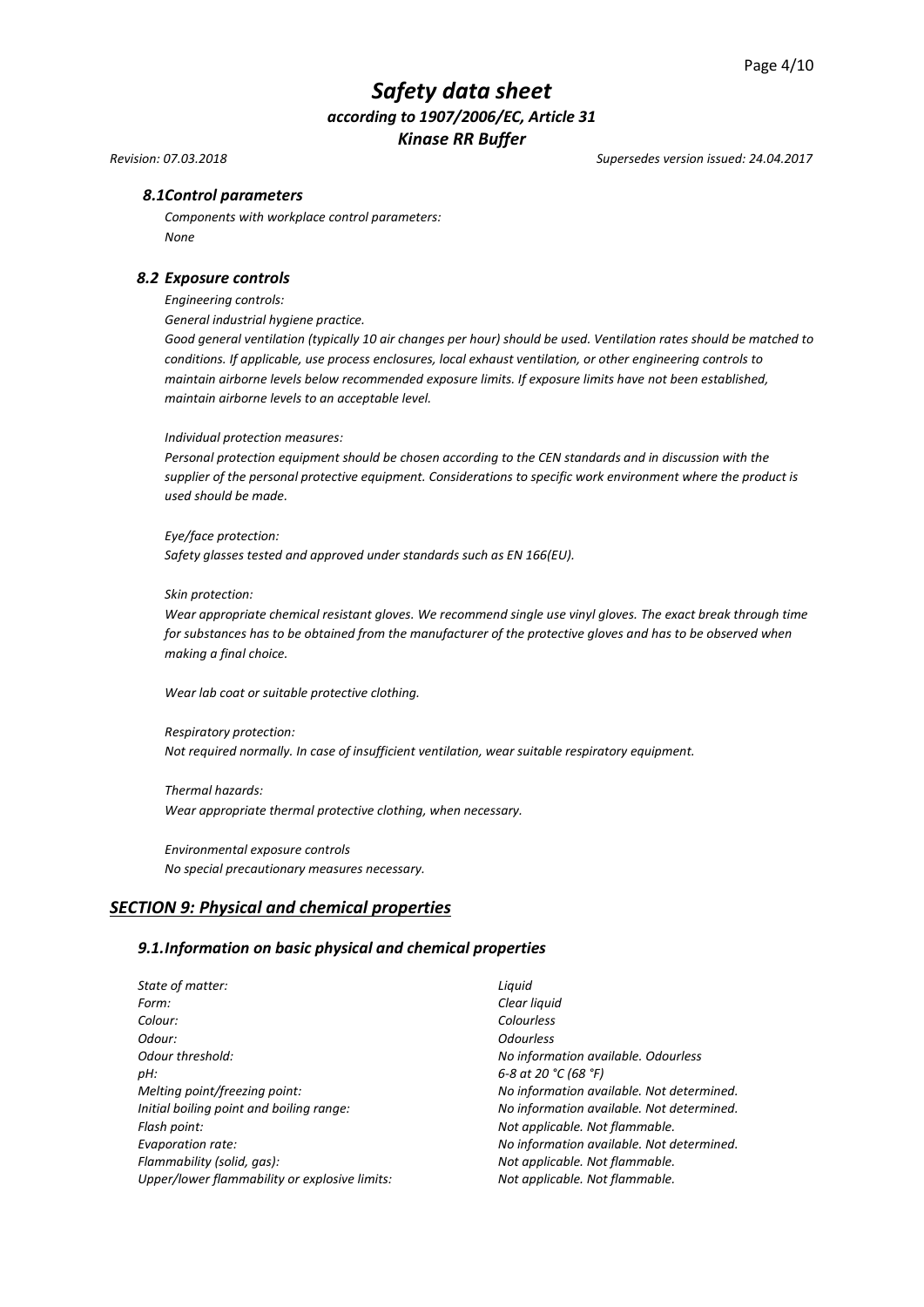*Solubility(ies): Fully miscible in water Auto-ignition temperature: Not applicable. Not flammable. Explosive properties: Not classified as explosive. Oxidising properties. None*

*Revision: 07.03.2018 Supersedes version issued: 24.04.2017*

*Vapour pressure: No information available. Not determined. Vapour density: No information available. Not determined. Relative density: No information available. Not determined. Partition coefficient: n-octanol/water: No information available. Not determined. Decomposition temperature: No information available. Not determined. Viscosity: No information available. Not determined.*

# *9.2.Other Information*

*No relevant additional information available.*

# *SECTION 10: Stability and reactivity*

#### *10.1 Reactivity*

*The product is stable and non-reactive under normal conditions of use, storage and transport.*

# *10.2 Chemical stability*

*Material is stable under normal conditions.*

### *10.3 Possibility of hazardous reactions*

*No dangerous reaction known under conditions of normal use.*

# *10.4 Conditions to avoid*

*Contact with incompatible materials. Do not heat closed container. Do not pressurize container.*

### *10.5 Incompatible materials*

*Strong oxidising or reducing agents. Strong acids or strong bases.*

#### *10.6 Hazardous decomposition products*

*No hazardous decomposition products are known.*

# *SECTION 11: Toxicological information*

# *11.1 Information on toxicological effects*

# *General information*

*Occupational exposure to the substance or mixture may cause adverse effects. Handle in accordance with good industrial hygiene and safety practice.*

#### *Information on likely routes of exposure*

*Ingestion: May cause discomfort if swallowed. Inhalation: Prolonged inhalation may be harmful. Skin exposure: Prolonged contact with skin may cause temporary irritation. Eye exposure: Direct contact with eyes may cause temporary irritation. Symptoms: Exposure may cause temporary irritation, redness, or discomfort.*

| acute toxicity                    | Due to partial or complete lack of data the classification is not possible |
|-----------------------------------|----------------------------------------------------------------------------|
| skin corrosion/irritation         | Due to partial or complete lack of data the classification is not possible |
| serious eye damage/irritation     | Due to partial or complete lack of data the classification is not possible |
| respiratory or skin sensitisation | Due to partial or complete lack of data the classification is not possible |
| germ cell mutagenicity            | Due to partial or complete lack of data the classification is not possible |
|                                   |                                                                            |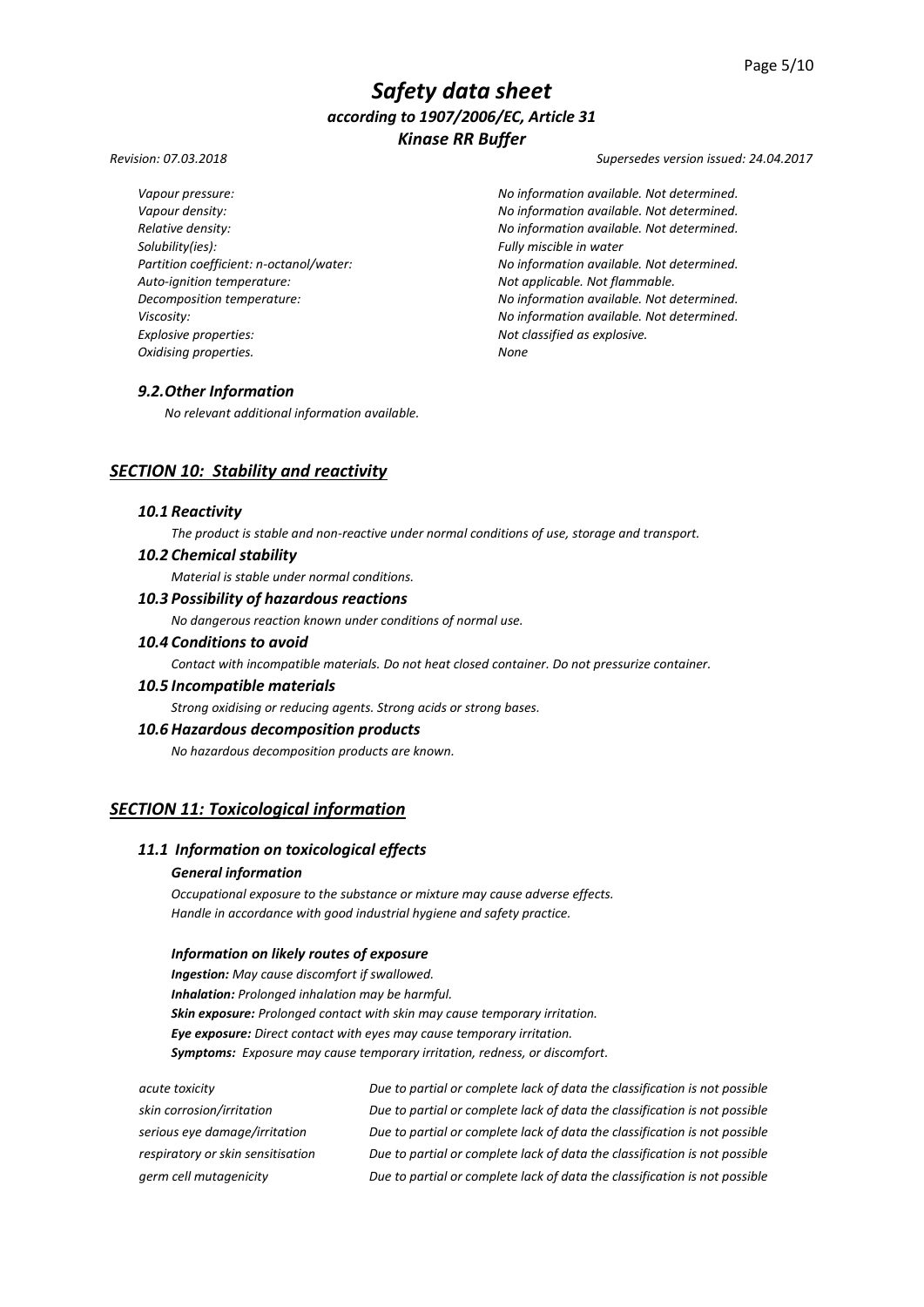#### *Revision: 07.03.2018 Supersedes version issued: 24.04.2017*

*carcinogenicity Due to partial or complete lack of data the classification is not possible reproductive toxicity Due to partial or complete lack of data the classification is not possible STOT-single exposure Due to partial or complete lack of data the classification is not possible STOT-repeated exposure Due to partial or complete lack of data the classification is not possible aspiration hazard Due to partial or complete lack of data the classification is not possible*

# *SECTION 12: Ecological information*

#### *12.1 Toxicity*

*No data available* 

### *12.2 Persistence and degradability*

*No data available*

#### *12.3 Bioaccumulative potential*

*Bioconcentration factor (BCF)*

*No data available* 

*n-octanol/water (log Kow)*

# *No data available 12.4 Mobility in soil*

*No data available* 

#### *12.5 Results of PBT and vPvB assessment*

*This product does not contain a PBT or vPvB or substances.*

#### *12.6 Other adverse effects*

*Very toxic to aquatic life with long lasting effects.*

# *SECTION 13: Disposal considerations*

#### *13.1Waste treatment methods*

#### *Residual waste*

*Dispose of in accordance with local regulations. Empty containers or liners may retain some product residues. This material and its container must be disposed of in a safe manner.*

#### *Contaminated packaging*

*Empty containers should be taken to an approved waste handling site for recycling or disposal. Since emptied containers may retain product residue, follow label warnings even after container is emptied.*

### *EU waste code*

*The Waste code should be assigned in discussion between the user, the producer and the waste disposal company.*

#### *Disposal methods/information*

*Collect and reclaim or dispose in sealed containers at licensed waste disposal site.*

#### *Special precautions*

*Dispose in accordance with all applicable regulations.*

# *SECTION 14: Transport information*

#### *14.1 UN number*

*ADR/RID: Not regulated as dangerous goods. IMDG: Not regulated as dangerous goods. IATA: Not regulated as dangerous goods.*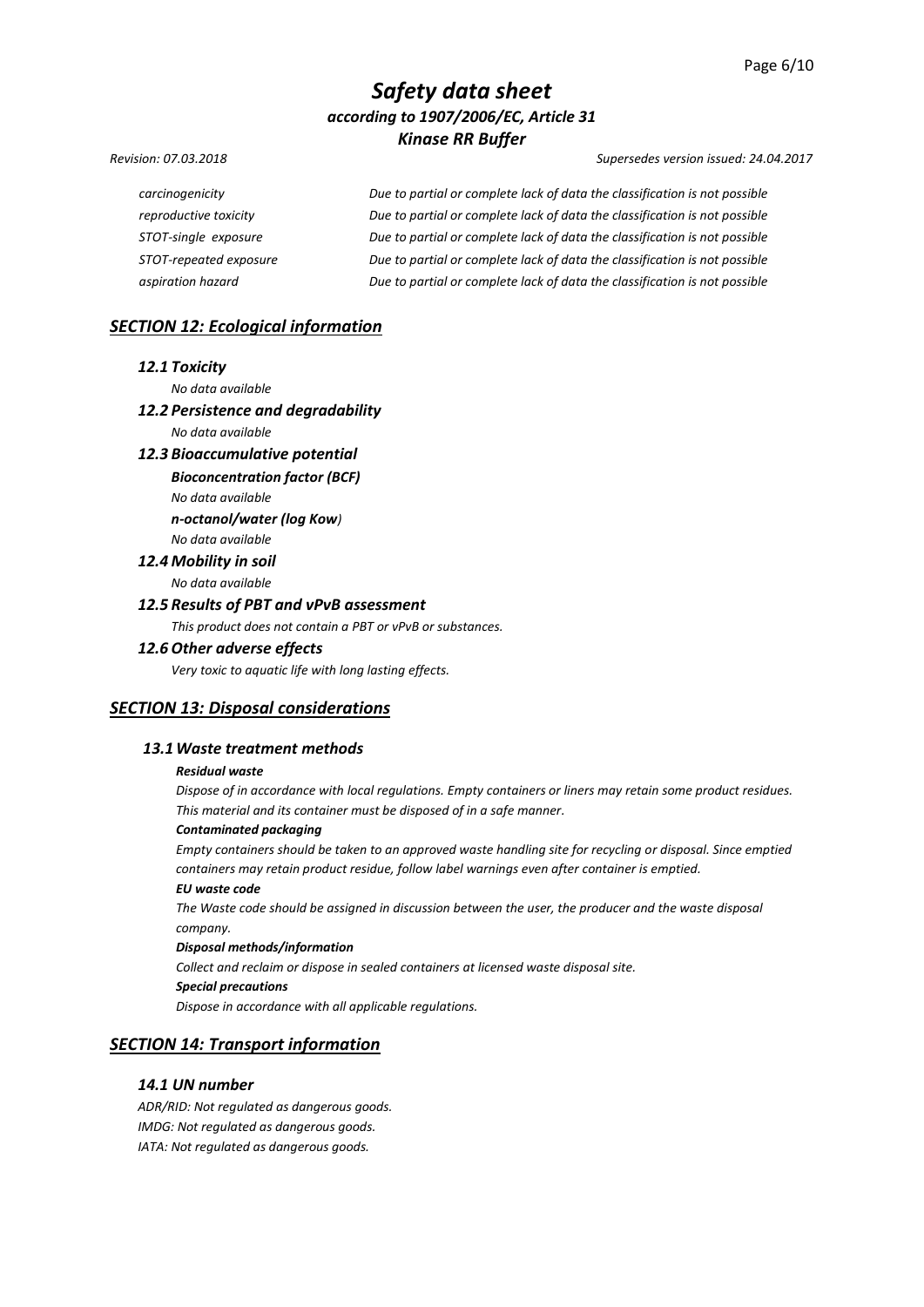#### *Revision: 07.03.2018 Supersedes version issued: 24.04.2017*

#### *14.2 UN proper shipping name*

*ADR/RID: Not regulated as dangerous goods. IMDG: Not regulated as dangerous goods. IATA: Not regulated as dangerous goods.*

### *14.3 Transport hazard class(es)*

*ADR/RID: Not regulated as dangerous goods. IMDG: Not regulated as dangerous goods. IATA: Not regulated as dangerous goods.*

#### *14.4 Packaging group*

*ADR/RID: Not regulated as dangerous goods. IMDG: Not regulated as dangerous goods. IATA: Not regulated as dangerous goods.*

### *14.5 Environmental hazards*

*ADR/RID: Not regulated as dangerous goods. IMDG: Not regulated as dangerous goods. IATA: Not regulated as dangerous goods.*

# *14.7 Transport in bulk according to Annex II of Marpol and the IBC Code*

*Not applicable*

# *SECTION 15: Regulatory information*

# *15.1 Safety, health and environmental regulations/legislation specific for the substance or*

#### *mixture*

*EU Regualtions Regulation (EC) No. 1005/2009 on substances that deplete the ozone layer, Annex I and II, as amended Not listed. Regulation (EC) No. 850/2004 On persistent organic pollutants, Annex I as amended Not listed. Regulation (EU) No. 649/2012 concerning the export and import of dangerous chemicals, Annex I, Part 1 as amended Not listed. Regulation (EU) No. 649/2012 concerning the export and import of dangerous chemicals, Annex I, Part 2 as amended Not listed. Regulation (EU) No. 649/2012 concerning the export and import of dangerous chemicals, Annex I, Part 3 as amended Not listed. Regulation (EU) No. 649/2012 concerning the export and import of dangerous chemicals, Annex V as amended Not listed. Regulation (EC) No. 166/2006 Annex II Pollutant Release and Transfer Registry Not listed. Regulation (EC) No. 1907/2006, REACH Article 59(10) Candidate List as currently published by ECHA*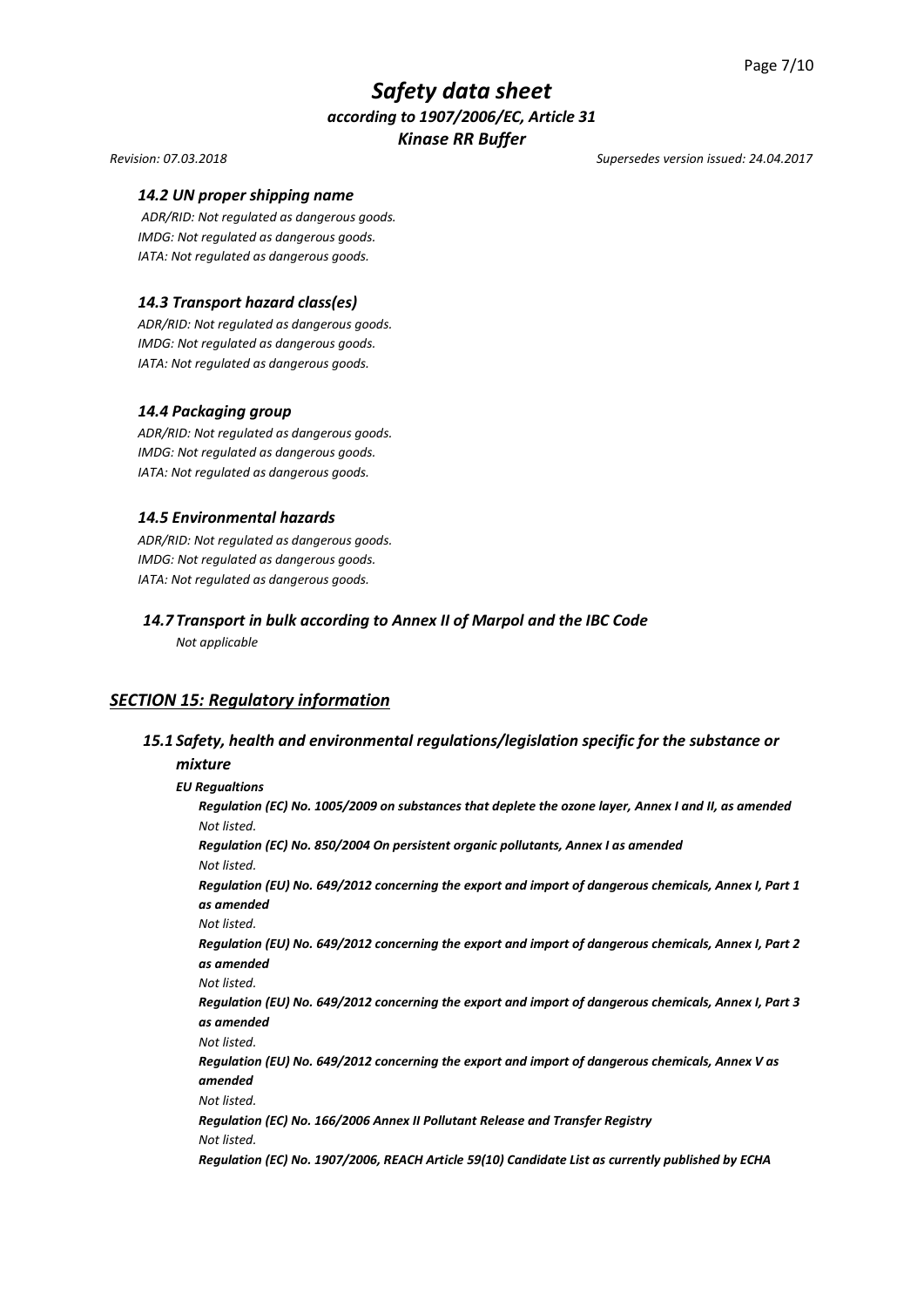*Revision: 07.03.2018 Supersedes version issued: 24.04.2017*

*This product contains a substance included in the Candidate List of Substances of Very High Concern for Authorisation (Article 59).*

#### *Authorisations Regulation*

*(EC) No. 1907/2006, REACH Annex XIV Substances subject to authorization, as amended This product contains a substance listed in Annex XIV of REACH ("Authorisation List").*

#### *Restrictions on use*

*Regulation (EC) No. 1907/2006, REACH Annex XVII Substances subject to restriction on marketing and use as amended*

*Not listed.*

*Directive 2004/37/EC: on the protection of workers from the risks related to exposure to carcinogens and mutagens at work*

*Not listed.*

*Directive 92/85/EEC: on the safety and health of pregnant workers and workers who have recently given birth or are breastfeeding*

*Not listed.*

#### *Other EU regulations*

*Directive 2012/18/EU on major accident hazards involving dangerous substances Not listed. Directive 98/24/EC on the protection of the health and safety of workers from the risks related to chemical agents at work Not listed.*

*Directive 94/33/EC on the protection of young people at work Not listed.*

#### *Other regulations*

*The product is classified and labelled in accordance with EG 1272/2008 (CLP regulation) as amended. This Safety Data Sheet complies with the requirements of Regulation (EC) No 1907/2006 as amended.*

#### *National regulations*

*Follow national regulation for work with chemical agents.*

### *SECTION 16: Other information*

#### *List of abbreviations*

*CLP: Classification, Labelling and Packaging*

*AND: Agreement concerning the International Carriage of Dangerous Goods by Inland Waterways RID: Regulations Concerning the International Transport of Dangerous Goods by Rail*

*ADR: European Agreement concerning the International Carriage of Dangerous Goods by Road*

*IATA: International Air Transport Association*

*IMDG: International Maritime Code for Dangerous Goods*

*IBC Code: International Code for the Construction and Equipment of Ships carrying Dangerous Chemicals in Bulk*

*Marpol: International Convention for the Prevention of Pollution from Ships*

*PBT: Persistent, bioaccumulative and toxic* 

*vPvB: Very persistent and very bioaccumulative*

#### *References*

*ACGIH's documentation of the Threshold Limit Values and Biological Exposure Indices EPA* (*Environmental Protection Agency)*